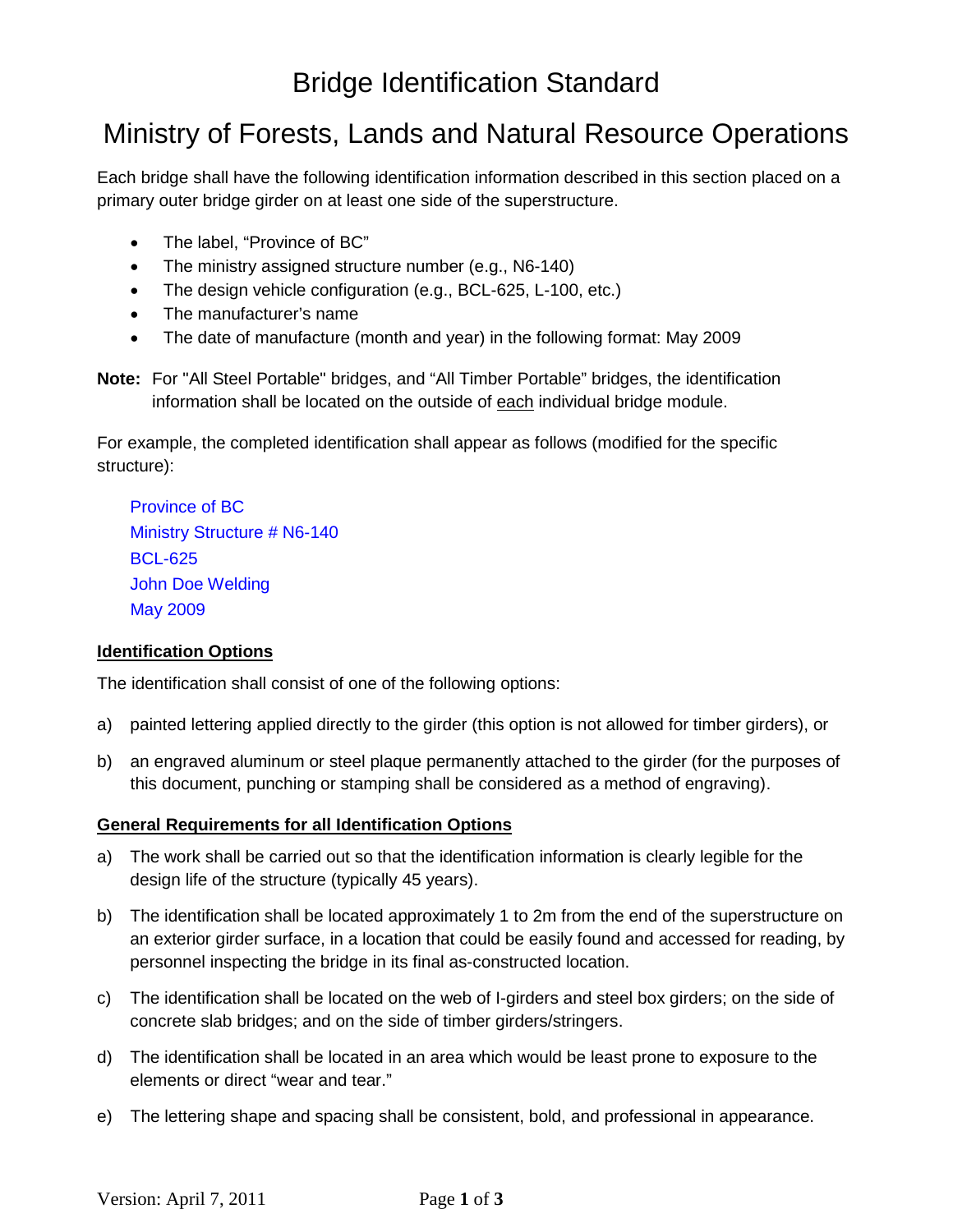### **Painted Lettering**

- a) The paint type shall be high performance self-priming Epoxy Polyamide (> 50% min. vol. solids) surface tolerant epoxy, such as the following approved products:
	- Amerlock 400 (Ameron Canada),
	- Clovagard 8315 Series (Cloverdale Paint), and
	- Macropoxy 646 FC B58-600 Series (Sherwin Williams)

Equivalent alternatives may be considered, however they shall not be used without prior approval from the ministry.

- b) Unless otherwise noted in these specifications, paint products shall be utilized and applied in accordance with manufacturer's specifications, including thinning if required.
- c) The paint shall be applied by stencil, or some other lettering application technique that will result in an equivalent professional looking image (hand written information is not acceptable).
- d) The height of individual letters shall be between 50 mm and 100 mm, and the width of the paint lines that make up each letter shall be a minimum of 5 mm in thickness.
- e) The colour of the lettering shall be in strong contrast to the material surface it is located upon.
- f) Steel surfaces:
	- prior to painting, steel surfaces shall be dry and thoroughly cleaned of all surface contaminants including salt, oil, grease, rust, loose millscale, dust, etc., and shall be roughened to ensure good surface bond;
	- cleaning of steel surfaces and paint application shall follow the general specification SSPC PA1 Shop, Field, and Maintenance Painting of Steel. In case of contradiction between the manufacturer's specification and SSPC PA1, follow the manufacturer's specification;
	- paint shall be applied to steel as soon as possible after surface preparation, to avoid any possibility of the formation of surface rust;
	- paint colour shall be yellow.
- g) Concrete surfaces:
	- concrete surfaces shall be dry and thoroughly cleaned of all surface contaminants including salt, oil, grease, concrete laitance, dust, etc., and shall be roughened to ensure good surface bond;
	- paint colour shall be black.